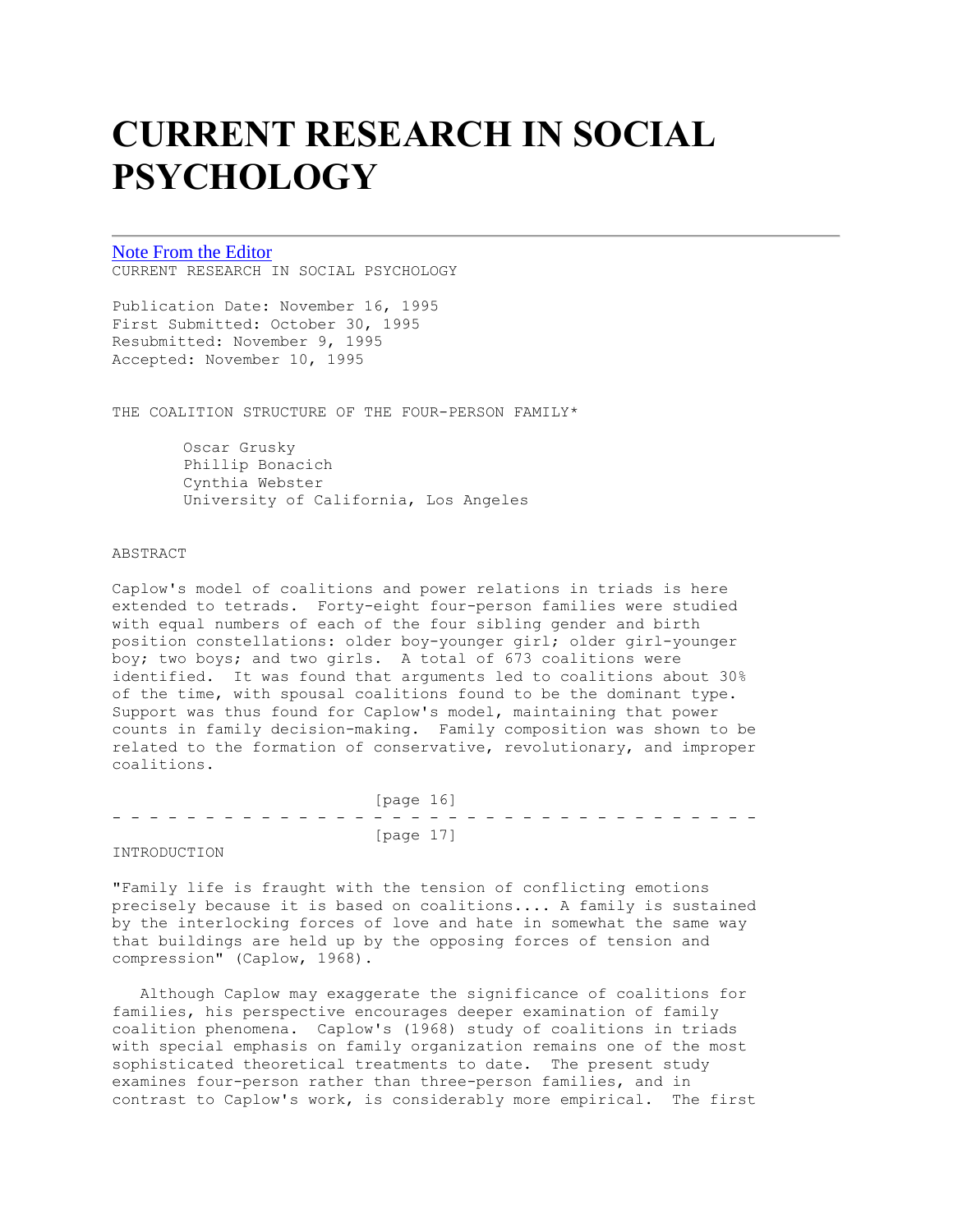goal of this paper, then, is to describe the coalition structure of the four-person family. We describe in detail the methods used to measure coalitions in the family with particular focus on conservative coalitions and revolutionary coalitions as described by Gamson (1961a; 1961b) and Caplow (1968). Then we apply these definitions to four-person families to demonstrate that Caplow's triadic theory of coalitions can be usefully applied to four-person families and possibly to other tetrads.

 Utility theory underlies Caplow's model in that it is assumed that family conflict is governed by the rational assessment of benefits and costs, thus implying that family members initiate conflicts because the perceived benefits of conflict outweigh the perceived costs. The benefits of conflict may include higher self-esteem or less esoteric rewards, such as additional resources. The costs may also be the loss of valued resources and/or psychological losses. The application of utility theory to conflict has a long history (Rapoport, 1957; Schelling, 1960; McGinnis, 1991; Coleman, 1991.) Cook and Gillmore (1984) have pointed out that coalition theories have largely ignored the analysis of power struggles among actors; therefore, not much is known about coalition formation in situations (such as in the family) where power differences may have long-term consequences. By moving out of the laboratory and exploring family dynamics, a number of difficult but significant questions regarding power relations may be explored that can add to our knowledge of coalition dynamics.

 One question, for instance, concerns the frequency of coalitions in four person families. Families with two parents and two children, unlike those with three members, have an opportunity to form countercoalitions (such as parents versus children). So, in addition to the question of how often coalitions form, there is raised the further question: what types of coalitions predominate in four-person families?

 [page 17] - - - - - - - - - - - - - - - - - - - - - - - - - - - - - - - - - - - [page 18]

 As indicated, power is the central concept in Caplow's theory of coalitions in the family triad. Caplow asserts that coalitions form because the parties seek power in order to obtain desired resources. This raises the question with regard to four-person families: how important is power in determining who wins or loses? Finally, one important aspect of family power structures is family composition or gender distribution. Hence, the fourth question examined concerns the relationship between the coalition structure and family gender composition in four person families.

## METHODS

### Sample

 Questionnaires were distributed to approximately 1500 children at a junior high school in a suburban Los Angeles community. From these questionnaires families were selected that satisfied these criteria: two children living with both their natural parents, the younger child between the ages of eight and twelve, the older between twelve and sixteen. The minimum age was set by the younger child's ability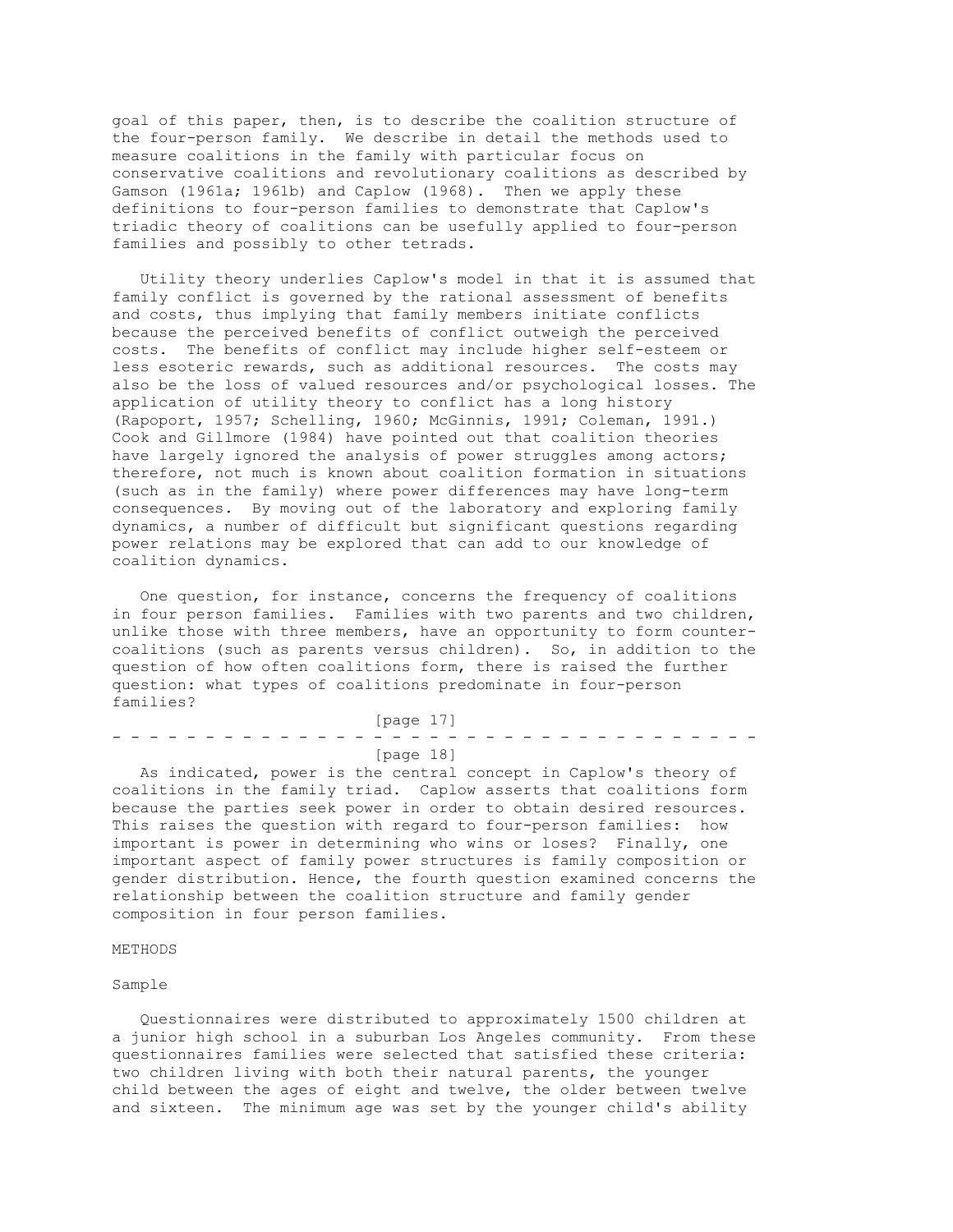to be an effective interviewee when asked questions about family dynamics. The older child had to be sufficiently older so that there could be a significant power difference between the children, but not so old that he or she was about to leave the family. Sex was balanced, with half of the younger children and half of the older children being male. We contacted 78 families to get the 48 families in the study. Family members were interviewed together and separately for three to four hours using a variety of instruments designed to measure different aspects of family decision-making and attitudes of family members toward each other.

 The parents were married an average of 16 years. Only two parents, both males, had been married before. Neither had children by their previous marriages. Fathers' occupations were mainly business-related or professional. There were eleven attorneys, five professors or deans, and four engineers. The rest were businessmen. Seventeen wives reported full-time employment, and fourteen reported part-time employment outside the home.

 Because of the area in which the school was located, median income was high, \$64,000. Fathers and mothers averaged 42 and 39 years of age, respectively. The median income of husbands fell into the \$40- 80,000 range, while the median income of the wives was \$10-12,000. In 86% of the 44 families in which both spouses answered our income question, the husband's income was higher than the wife's. Eighteen of the 48 husbands reported incomes of \$75,000 or more, while no wife did. The picture was similar with respect to years of education. In 28 of the families, the husband had more years of education than the wife; in thirteen families, they were equal; and in seven families, the wife had more years of education than the husband.

 [page 18] - - - - - - - - - - - - - - - - - - - - - - - - - - - - - - - - - - - [page 19]

Coalition Measures

 Coalitions exist when family members jointly use their power to control a decision. Coalitions are not the same as affective cliques of mutual attraction. Coalitions are not indicated by the absence of disputes among family members. Family members who do not argue are not in a coalition unless they support one another in disputes with other family members. Thus, for our purposes, coalitions are measured by the frequency with which family members support one another in arguments. This definition meets the strict criterion stated by Gamson (1961b:84) that "participation on the same side of an argument is sufficient justification for asserting that a coalition has been formed."

 Each family member was asked a set of questions about each of the six possible dyadic arguments in the family: father versus mother; father versus older child; father versus younger child; mother versus older child; mother versus younger child; and older child versus younger child. Small Fisher-Price dolls were used to represent each family member. These helped make clear, particularly to younger children, between which two family members each argument occurred. Family members were asked to recall the last important argument involving each two-person set of family members, what it was about, what each of the other two non-involved family members did during the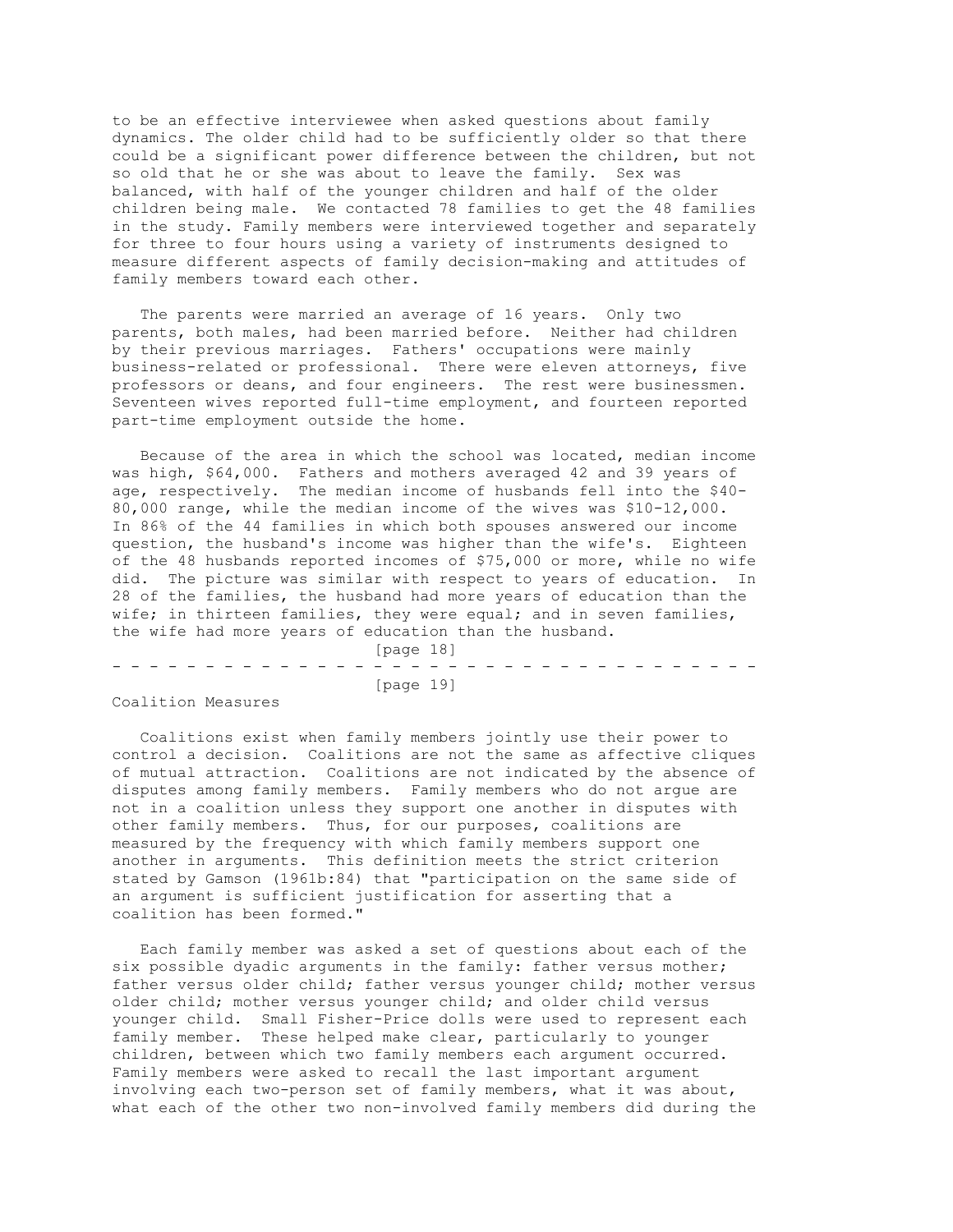argument, how the argument ended, and how often arguments between these two parties took place. We asked what each of the other family members did in arguments between a pair: "Think about what did during the argument. Which of the following comes closest to what s/he did?" The respondent was then presented a card with these alternatives: S/he did not know about the argument; tried to avoid taking sides; agreed with (one party to the argument); agreed with (other party to the argument); tried to settle the argument without taking sides, did not care. We did not attempt to assess the consistency of the reports from different family members because we did not require them to describe the same argument. We wanted a variety of situations and types of arguments between each pair of family members.

 Since there were 48 families and four members in each family, there were 192 reports of what other family members did in arguments between members of each dyad. Every family member was asked twelve coalition questions. Thus, the total possible coalitions that could be named was 2304. For each coalition question, six alternative responses were presented, only two of which were coalition responses. Overall, then, a total of 673 coalitions were named.

 [page 19] - - - - - - - - - - - - - - - - - - - - - - - - - - - - - - - - - - - [page 20]

Conservative and Revolutionary Coalitions

 A conservative coalition is a coalition that does not alter the existing power structure; whereas a revolutionary coalition is a coalition that dominates the superior member of the family (i.e., the one with the most power), and an improper coalition is a coalition that is neither conservative nor revolutionary. The coalition measures used differed from the traditional game rules used in studying coalitions. All family members were not simultaneously given an opportunity to form coalitions with other family members. Only one family member at a time chose a coalition partner. Also, Caplow's (1968) assumption, "in a set of linked triads a coalition partner in one triad may not be an opponent in another," was not maintainable. Coalition partners in one triad could be opponents in another.

 The coalition models utilized all depend on the identification of the power structure of the family. Family power structure was determined by this question: "Now I'd like to return to consideration of the set of dolls representing each member of your family. Would you rank order the dolls in terms of which family member, in your opinion, has the most and which has the least control over the property and money that your family has?" The largest number of respondents, by far (70%), identified the family hierarchy as follows:  $F > M > 0 > Y$ . This is the classical patripotestal family. The remainder were about equally divided between  $F = M > 0 > Y$  (16%), the equipotestal family structure, and  $M > F > 0 > Y$  (14%), a matricentered family structure.

 The definition of conservative, revolutionary, and improper coalitions followed Gamson (1961a) and Caplow (1968):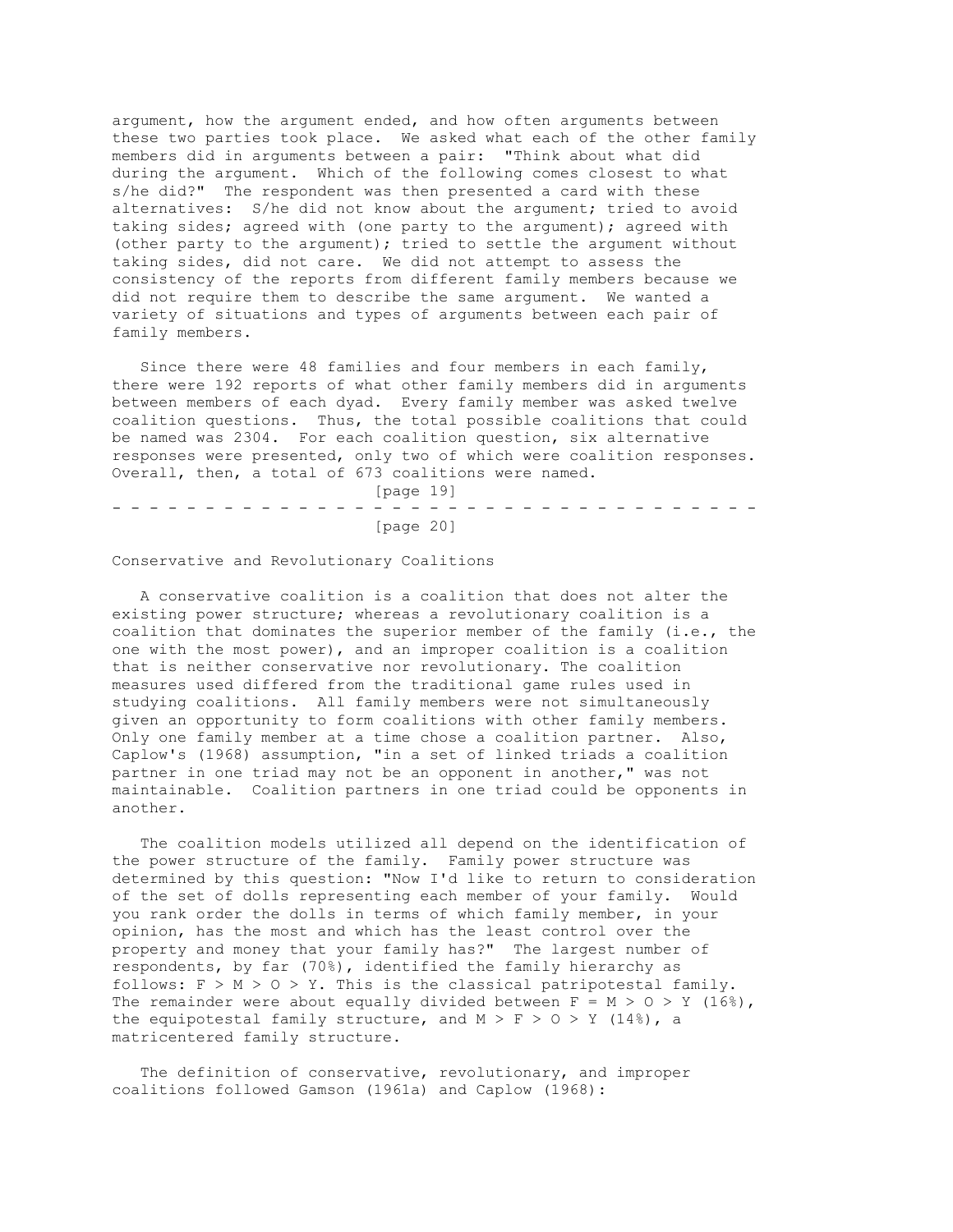Conservative Revolutionary Improper Type 3 ( $A = B > C$ ) AB AC, BC --<br>Type 5 ( $A < (B + C)$ ) AB BC AC Type 5  $(A \lt (B + C))$ <br>
Type 6  $(A \gt (B + C))$ <br>  $AB$ , BC<br>  $-C$ <br>  $-C$ <br>  $AC$ Type 6  $(A > (B + C))$  AB, BC -- AC Type 7  $(A = (B + C))$  AB  $---$  AC, BC

In order to distinguish between Type 5 and Type 6 coalitions, questions that asked about the outcome of arguments were used. The format for these questions was, as follows: "Suppose that (mother) were to argue with (father) and (older child). Who would be more likely to give in or agree, (mother) or (father) and (older child)?" These questions enabled us to determine which coalitions were likely to win and which were likely to give in or lose.

 [page 20] - - - - - - - - - - - - - - - - - - - - - - - - - - - - - - - - - - - [page 21]

FINDINGS

How Frequent Are Family Coalitions?

 Respondents were asked to think about what they did during a specific argument, and to select from several alternatives that may describe what they actually did. About three out of ten (29.2%) reported that they participated in a coalition, and these respondents reported forming a total of 673 coalitions in the 48 families studied. Hence, arguments precipitated coalitions in less than onethird of the cases. In over one-fourth (28.2%) of the incidents the respondent did not know about the argument, and in 8.7% the respondent reported that s/he did not care. On the other hand, in 7.2% of the incidents the participants tried to settle the argument without taking sides, and in 11.8% they avoided taking sides. No information was available for 14.8% of the cases. This information is relevant to the issue of whether or not the formation of coalitions is a common or not-so-common response to family conflict. One might point to the fact that arguments precipitated the formation of coalitions in only 29.2% of the arguments. This suggests that quite often dyadic arguments are simply resolved by the participating parties and that is the end of it. Alternatively, it might be asserted that, despite attempts to settle arguments by the parties themselves and the natural tendency of other family members to either avoid taking sides or stay out of the conflict, in about three out of ten arguments their scope was enlarged and coalitions were formed.

 We are unaware of reliable national sample data on how frequently family members argue. The definition of what constitutes an argument is problematic. Family members are prone to distinguish between disagreements, discussions, and arguments, and may disagree as to which is the appropriate label. Such differences in perception make it hard to estimate how often arguments take place and, therefore, how often they lead to the formation of coalitions.

What Types of Coalitions Predominate in the Family?

 Table 1 displays the distribution of the thirteen different types of two-party coalitions in four-person families. Elsewhere we have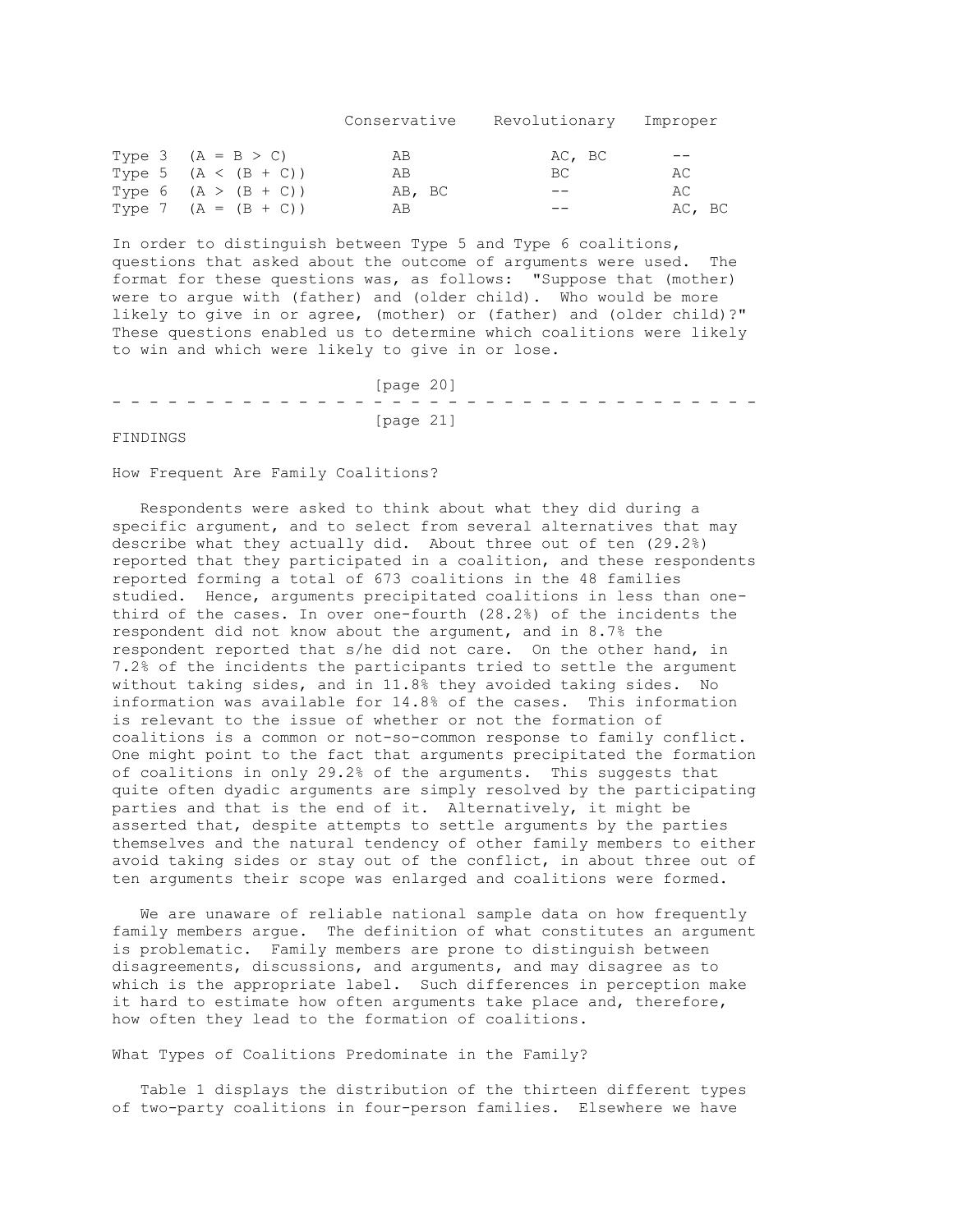elaborated and tested a status maintenance theory of coalition formation (Bonacich, Grusky, and Peyrot, 1985) which asserts that coalitions form to maintain the existing power structure. The finding in Table 1 shows the strong predominance of parental coalitions, which make up over 41% of the coalitions formed, are consistent with this approach, which stresses the significance of maintaining family solidarity and supporting the status difference between parents and children.

|  |  |  |  |  |  |  | [page 21] |  |  |  |  |  |  |  |  |  |
|--|--|--|--|--|--|--|-----------|--|--|--|--|--|--|--|--|--|
|  |  |  |  |  |  |  |           |  |  |  |  |  |  |  |  |  |
|  |  |  |  |  |  |  | [page 22] |  |  |  |  |  |  |  |  |  |

TABLE 1. DISTRIBUTION OF FAMILY COALITIONS

| Coalition Type                    | N    | Per Cent |
|-----------------------------------|------|----------|
| Father + Mother                   | 278  | 41.31    |
| Mother + Older Daughter           | (61) | (9.06)   |
| Father + Older Son                | (49) | (7.28)   |
| Mother + Older Son                | (44) | (6.54)   |
| Father + Older Daughter           | (36) | (5.35)   |
| Parent + Older Child              | 190  | 28.23    |
| Mother + Younger Daughter         | (36) | (5.35)   |
| Father + Younger Son              | (35) | (5.20)   |
| Mother + Younger Son              | (33) | (4.90)   |
| Father + Younger Daughter         | (25) | (3.72)   |
| Parent + Younger Child            | 129  | 19.17    |
| Older Daughter + Younger Daughter | (27) | (4.01)   |
| Older Son + Younger Son           | (20) | (2.97)   |
| Older Daughter + Younger Son      | (17) | (2.53)   |
| Older Son + Younger Daughter      | (12) | (1.78)   |
| Older Child + Younger Child       | 76   | 11.29    |
| Total                             | 673  | 100.00   |

 The institutional significance of maintaining the status hierarchy is further demonstrated by the finding that the second greatest number of coalitions are between a parent and an older child (28%), followed by parent/younger child coalitions (19%), and finally by older child/younger child coalitions (11%).

How Important is Power in Determining Who Wins and Loses?

 Coalition theorists see coalitions as a strategy that members use to attain their goals. Family members, like political party members in multi-party political systems, also prefer winning to losing and may form coalitions for that purpose. Table 2 is designed to answer the question as to what happens when there are disputes between family members aligned in coalitions or not aligned. [page 22]

- - - - - - - - - - - - - - - - - - - - - - - - - - - - - - - - - - - [page 23]

TABLE 2. COALITION WINS AND LOSSES WHEN OPPOSING AN INDIVIDUAL OR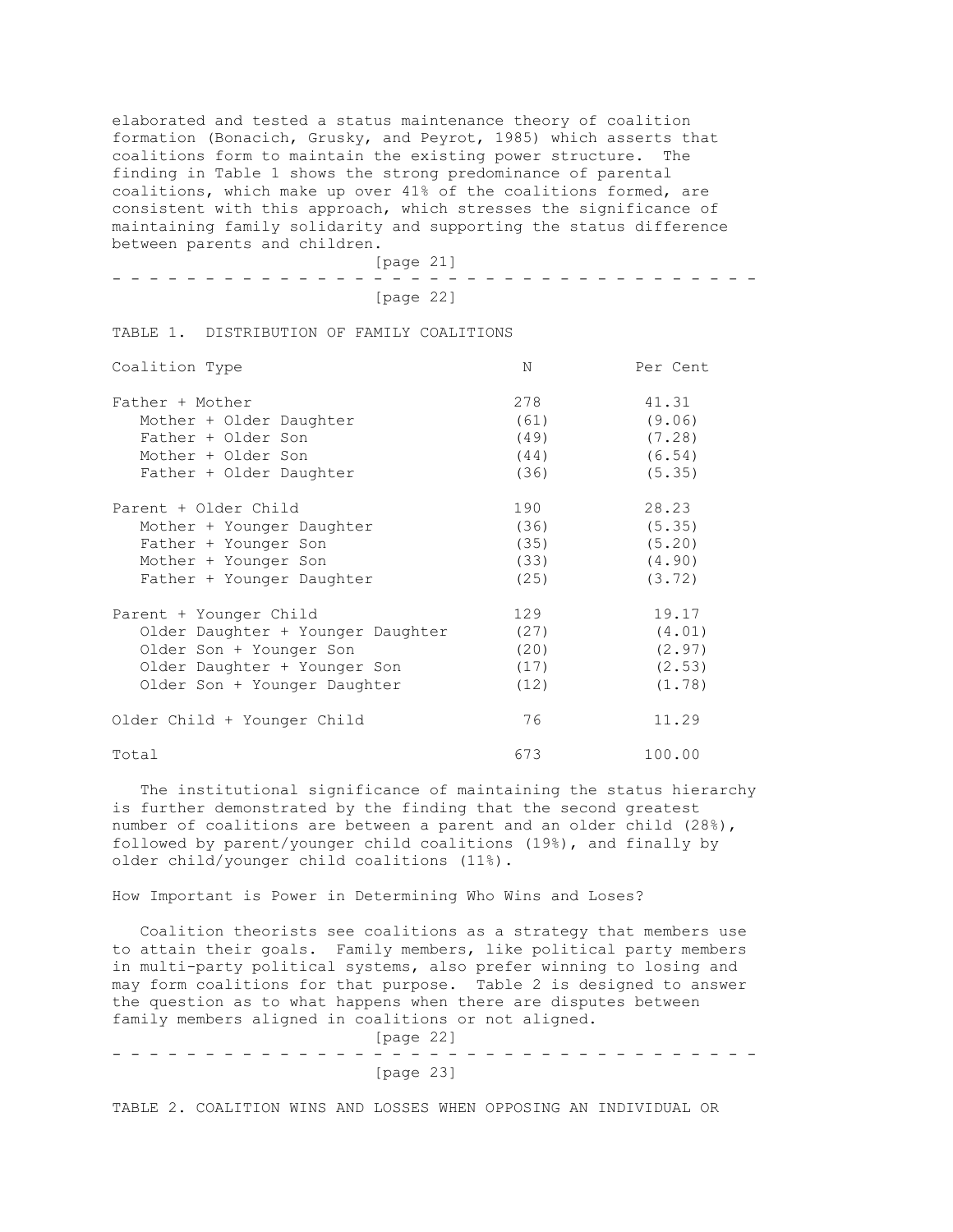## ANOTHER COALITION

Opposing an Individual

Coalition Wins Losses Total N Father + Older Child 70.8% 29.2% 100.0% 192<br>
Father + Younger Child 68.2 31.8 100.0 192<br>
Mother + Older Child 67.2 32.8 100.0 192 Father + Older Child<br>
Father + Younger Child<br>
Mother + Older Child<br>
67.2<br>
32.8<br>
100.0<br>
192 Mother + Older Child  $67.2$  32.8 100.0 192<br>Mother + Younger Child 58.3 41.7 100.0 192 Mother + Younger Child Chi Square DF Significance Min in E.F. Cells with E.F. < 5 7.58 3 0.056 65.00 None

Opposing Another Coalition

| Coalition                        |              | Wins  | Losses                            | Total  | N   |
|----------------------------------|--------------|-------|-----------------------------------|--------|-----|
| Father + Older Child             |              | 54.2% | 45.8%                             | 100.0% | 192 |
| Father + Younger Child           |              | 41.1  | 58.9                              | 100.0  | 192 |
| Mother + Older Child             |              | 39.1  | 60.9                              | 100.0  | 192 |
| Mother + Younger Child           |              | 31.8  | 68.2                              | 100.0  | 192 |
| Chi Square<br>DF                 | Significance |       | Min in E.F. Cells with E.F. $<$ 5 |        |     |
| 20.65<br>$\overline{\mathbf{3}}$ | 0.0001       | 79.75 |                                   | None   |     |

The top half of the table presents the percentage of wins and losses when particular family coalitions are aligned against an individual opponent. The table shows that parent-child coalitions with the father included are more successful than those including the mother, and that parent-child coalitions with the older child are more successful than those with the younger child (Chi Square =  $7.58$ ,  $df = 3$ ,  $p < .06$ ). The lower half of the table shows a similar pattern of findings when the opponent is another coalition (Chi Square =  $20.64$ , df =  $3$ , p < .001).

 The fundamental finding is that family power structure remains the key to winning and losing. Coalitions that include the father are the strongest and, therefore, the most likely to win. By contrast, coalitions involving the younger child are the weakest and most likely to lose.

#### Conservative Coalition Patterns

 The most common status order in a triad would be where A>B and B>C, and A<B+C. This is the familiar Type 5 pattern. The most likely coalition is an AB coalition because this facilitates A's maintainance of control and prevents a BC coalition (a revolutionary

 [page 23] - - - - - - - - - - - - - - - - - - - - - - - - - - - - - - - - - - - [page 24]

one in that it upsets the existing power structure). The situation is somewhat different in the tetrad and in the family. Figure 1 presents two different conservative coalition structures in the four-person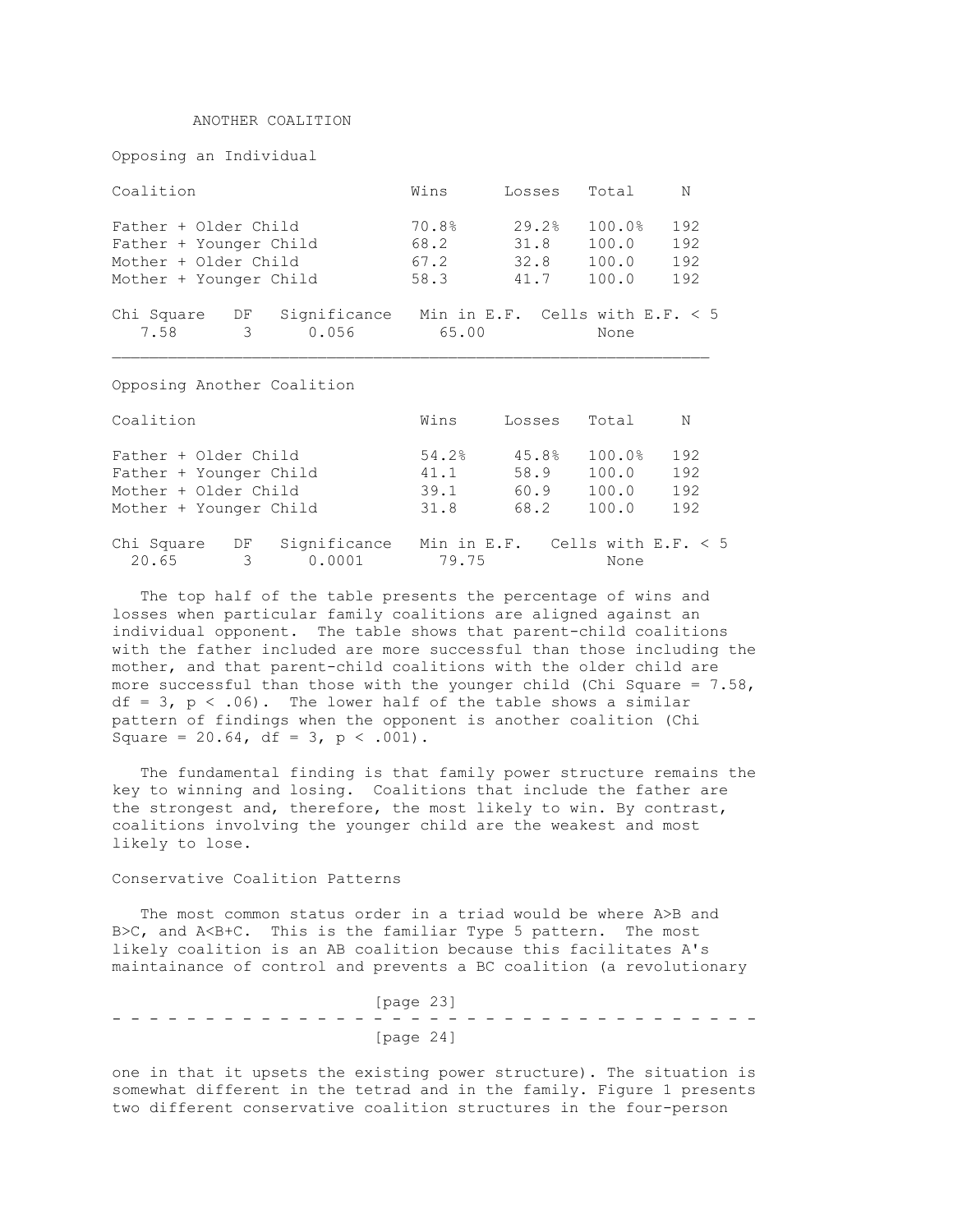family. The first pattern shows a parental coalition dominating the family and opposing children. Since the parents are the two most powerful individual members of the system, a coalition between these two is virtually unopposable.

 The second pattern is quite different. This structure consists of two coalitions consisting of each of the parents and the older child. In this case, not only do the children oppose each other, but perhaps more significantly the parents co-opt the older child by forming a coalition that includes him or her. As noted by Selznick (1949), co-optation refers to the process of assimilating new elements into the policy-determining or leadership structure of a system. It is a policy which enables the group in charge of the social system to maintain its control. Hence, this structure as well as the structure shown in Figure 1, which consists of a simple spousal coalition, facilitate the maintenance of the existing status hierarchy.

FIGURE 1. CONSERVATIVE COALITION PATTERNS IN FOUR-PERSON FAMILIES Parents Oppose Children

 A B Father \* \* \* \* Mother # # # # # # # # # # # # # # # # # # # # # # # # Younger Older Child Child D C TYPE 5 Conditions: 2 Parents, 1 Child Key A>B>C>D \*\*\*\* = coalition A<(B+C) #### = opponent  $A < (C+D)$  [page 24] - - - - - - - - - - - - - - - - - - - - - - - - - - - - - - - - - - - [page 25] Children Oppose One Another A B Father Mother  $\star$  \* \*  $\star$   $\qquad$   $\star$  $\star$   $\star$  $\star$   $\star$  $\star$   $\star$ \* \* Younger # # # # Older Child Child D C

TYPE 6 Conditions: 1 Parent, Children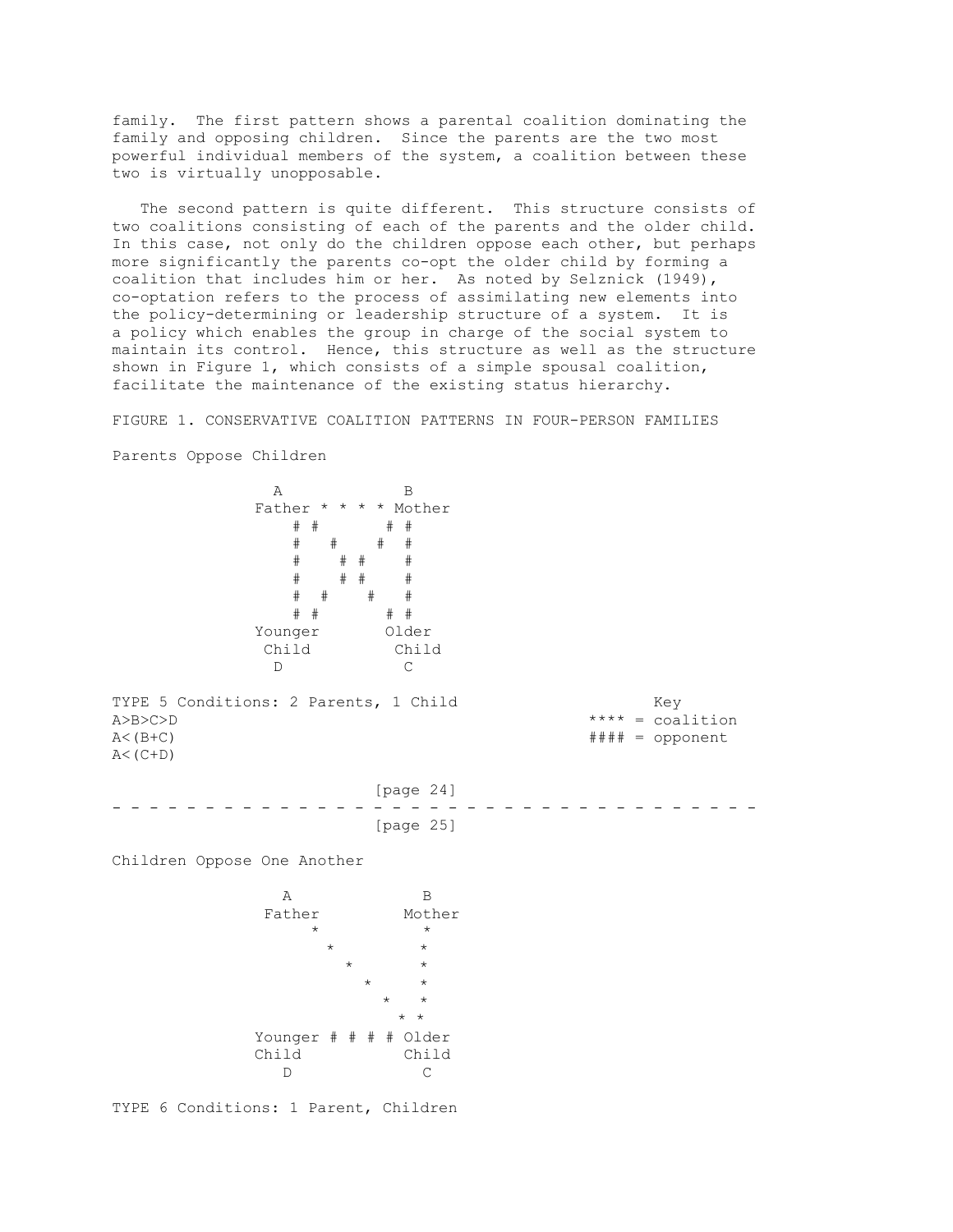A>B>C>D  $A < (B + C)$  $A < (C+D)$ 

Adapted from Caplow (1968), p. 70.

A Revolutionary Coalition Pattern

 In the triad, the most obvious revolutionary coalition is BC, which is an obvious threat to  $A$ , so much so that, as we noted above, it induces A to form a coalition with B to prevent a BC coalition. Again, things are not the same in tetrads or in families.

 Figure 2 presents one type of revolutionary coalition pattern that we found. In this diagram, we find that the second most powerful family member, the mother, forms separate coalitions with the older child and with the younger child, thereby isolating the powerful father. Thus, the father stands in opposition to all three of the other family members.

FIGURE 2. A REVOLUTIONARY COALITION PATTERN IN FOUR-PERSON FAMILIES

Father Opposes Others

A B Father # # # # Mother # # \* \*  $#$   $#$  # # \* \* # \* # \*  $\#$  \*  $\#$  \* # \* # \* Younger Older Child Child D C

TYPE 5 Conditions: 2 Parents, 1 Child Key A>B>C>D \*\*\*\* = coalition A<(B+C) #### = opponent  $A < (C+D)$ 

Adapted from Caplow (1968), p. 71.

 [page 25] - - - - - - - - - - - - - - - - - - - - - - - - - - - - - - - - - - - [page 26]

Is Family Composition Related to Coalition Structure?

 In order to enhance and maintain family stability, families develop norms that limit conflict in certain subsystems. Since the spousal subsystem is the most crucial one for family survival, conflict is least likely to be tolerated in that system. Indeed, solidarity in the spousal subsystem is essential for the survival of the system (Cousins, 1960). The finding that spousal coalitions were by far the most common type supports this perspective. Parent-child relationships are also important to family solidarity. Elsewhere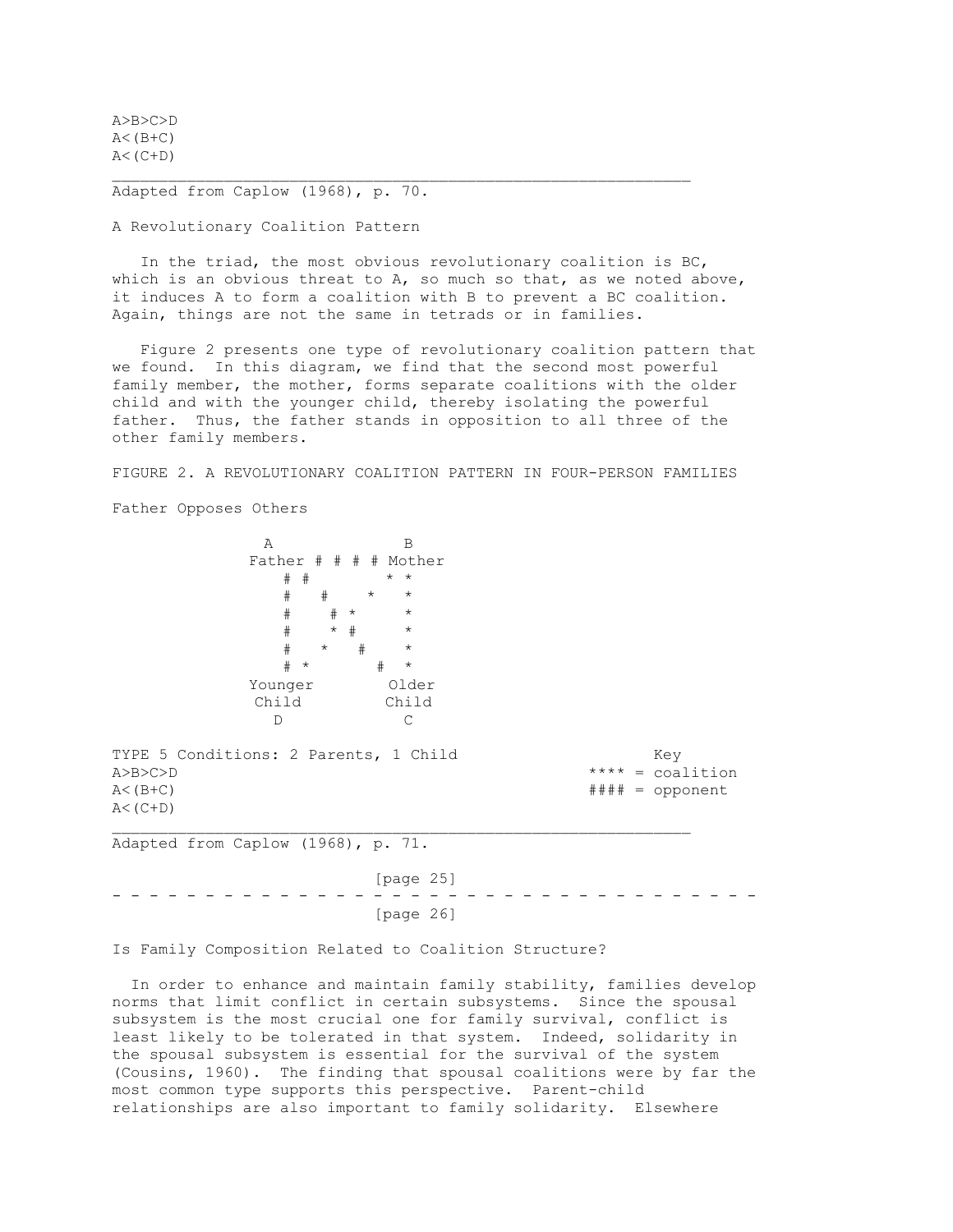(Grusky, Bonacich, and Peyrot, 1988) we have shown that male children are more involved in family conflict than female children. Conflict can contribute to family solidarity if it integrates the parents and ties them more closely to the family. We proposed that older sons enter conservative and avoid revolutionary coalitions to help maintain family solidarity.

 Table 3 shows that family composition is related to the average number of conservative coalitions. Specifically, it shows that there is a significant main effect: older son families are more likely than older daughter families to form conservative coalitions (df = 1,  $F =$  $7.23$ ,  $P = .01$ ).

TABLE 3. FAMILY COMPOSITION AND AVERAGE NUMBER OF CONSERVATIVE COALITIONS

|           | Family Composition              | Mean  | Std. Dev. |
|-----------|---------------------------------|-------|-----------|
|           | a. Older Daughter + Younger Son | 7.00  | 2.04      |
|           | b. Older Son + Younger Daughter | 10.92 | 4.34      |
| $\circ$ . | Two Girls                       | 9.67  | 4.42      |
| d.        | Two Boys                        | 11.42 | 3.03      |
| $e$ .     | Older Daughter (a & c)          | 8.33  | 3.63      |
|           | f. Older Son (b & d)            | 11.17 | 3.67      |

 Table 4 provides additional support for this (and other alternative) formulations. Revolutionary coalitions and improper coalitions are much less frequent than are conservative coalitions. The mean number of conservative coalitions for the 48 families was 9.75, S.D. = 3.88; for the revolutionary coalitions, the mean was 1.56, S.D. = 2.75; and for improper coalitions, the mean was 2.70, S.D. = 1.94 (Conservative versus revolutionary coalitions, p < .001; and conservative versus improper coalitions,  $p < .001$ ). Hence, the basic finding is that stable family organizations prefer conservative coalitions.

 Table 4 shows that older son families are less likely than older daughter families to form either revolutionary coalitions (df =  $1$ , F  $= 5.55$ ,  $P = .023$ ) or improper coalitions (df = 1,  $F = 7.2$ ,  $P = .01$ ).

 [page 26] - - - - - - - - - - - - - - - - - - - - - - - - - - - - - - - - - - - [page 27]

TABLE 4. FAMILY COMPOSITION AND AVERAGE NUMBER OF REVOLUTIONARY AND IMPROPER COALITIONS

Revolutionary Coalitions

|           | Family Composition              | Mean | Std. Dev. |
|-----------|---------------------------------|------|-----------|
|           | a. Older Daughter + Younger Son | 2.08 | 2.68      |
|           | b. Older Son + Younger Daughter | .50  | .67       |
| $\circ$ . | Two Girls                       | 2.83 | 4.45      |
|           | d. Two Boys                     | .83  | 1.12      |
|           | e. Older Daughter (a & c)       | 2.46 | 3.61      |
|           | f. Older Son (b & d)            | .67  | .92       |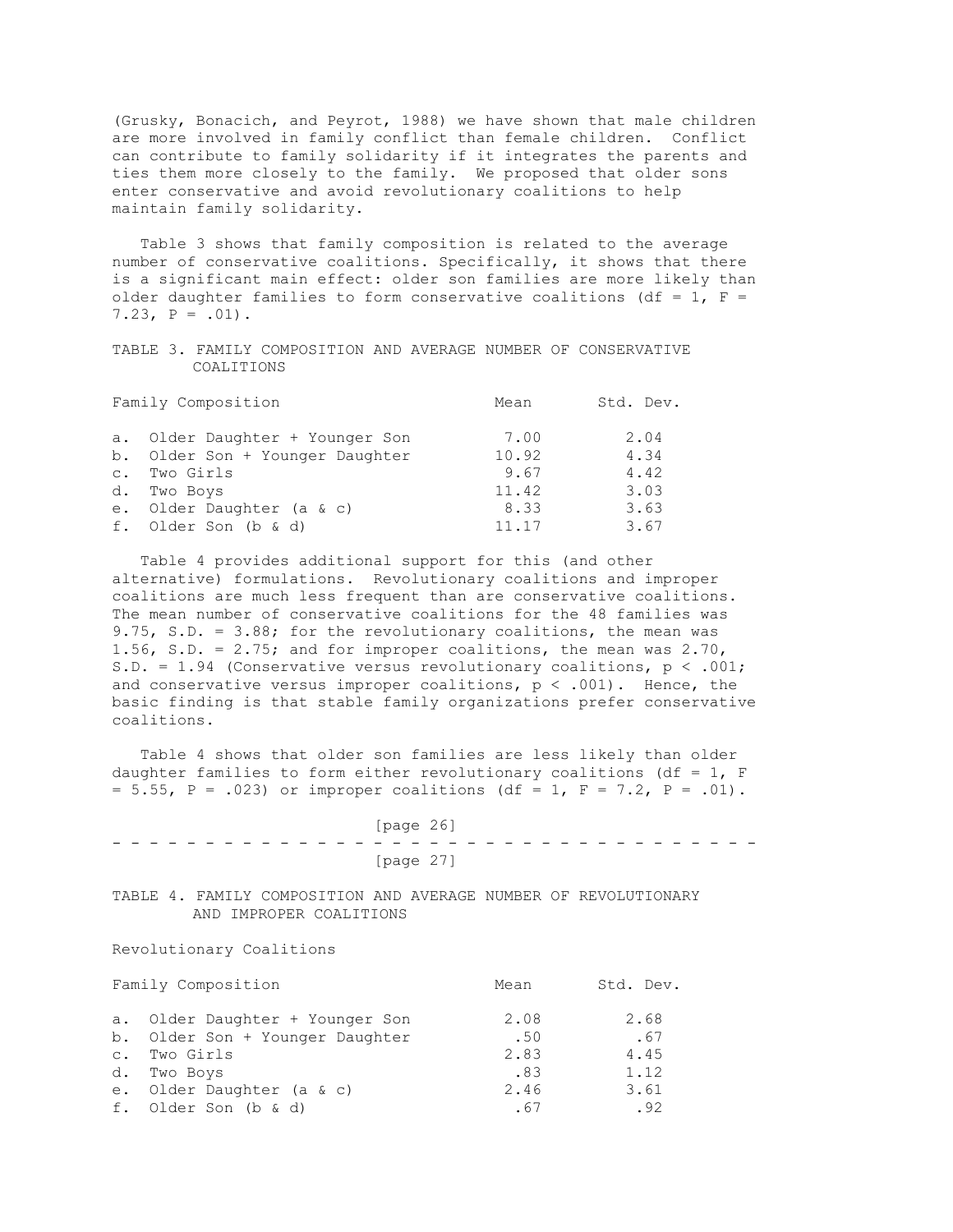Improper Coalitions

|                | Family Composition              | Mean | Std. Dev. |
|----------------|---------------------------------|------|-----------|
| а.             | Older Daughter + Younger Son    | 2.67 | 1.72      |
|                | b. Older Son + Younger Daughter | 3.42 | 1.83      |
| $\mathsf{C}$ . | Two Girls                       | 1.33 | 1.16      |
| d.             | Two Boys                        | 3.42 | 2.32      |
| $e$ .          | Older Daughter (a & c)          | 2.00 | 1.59      |
|                | f. Older Son (b & d)            | 3.42 | 2.04      |

## DISCUSSION AND CONCLUSIONS

 This paper extends Caplow's theory of coalitions in triads to four-person groups, or tetrads. Organizationally, tetrads differ from triads in two major ways. First, tetrads are more complex and allow for greater opportunity for coalition formation. Willis (1962) has identified seventeen different types of coalitions in the tetrad and has predicted the most frequent kinds of two-way and three-way coalitions within each type. However, Willis did not apply his formulations to families. Second, in addition to their greater complexity, tetrads permit the possibility of counter-coalitions.

 Thus, we have applied Caplow's theory of power in triads to the study of four-person families, or tetrads, and have examined four questions:

(1) How frequent are coalitions? We found that arguments led to coalitions in about three out of ten cases, leading to the formation of 673 coalitions. Although in this study we cannot answer the question as to whether or not coalitions are frequent or rare in American families, the data presented, at the very least, suggest that coalitions exist in many families, and consequently are worthy of study.

 [page 27] - - - - - - - - - - - - - - - - - - - - - - - - - - - - - - - - - - - [page 28]

(2) What types of coalitions predominate in the family? We found that spousal coalitions were the dominant form. This finding is consistent with a theoretical approach that emphasizes the importance of maintaining family solidarity.

(3) How important is power in determining who wins or loses? We found support for Caplow's model, asserting that power counts in family decision-making. Coalitions involving the father were the ones most likely to win; whereas those involving the younger child were the weakest and were most likely to lose.

(4) Is family composition related to coalition structure? Some evidence was found that family composition is related to the formation of conservative, revolutionary, and improper coalitions. Older son families were less likely than older daughter families to form revolutionary or improper coalitions.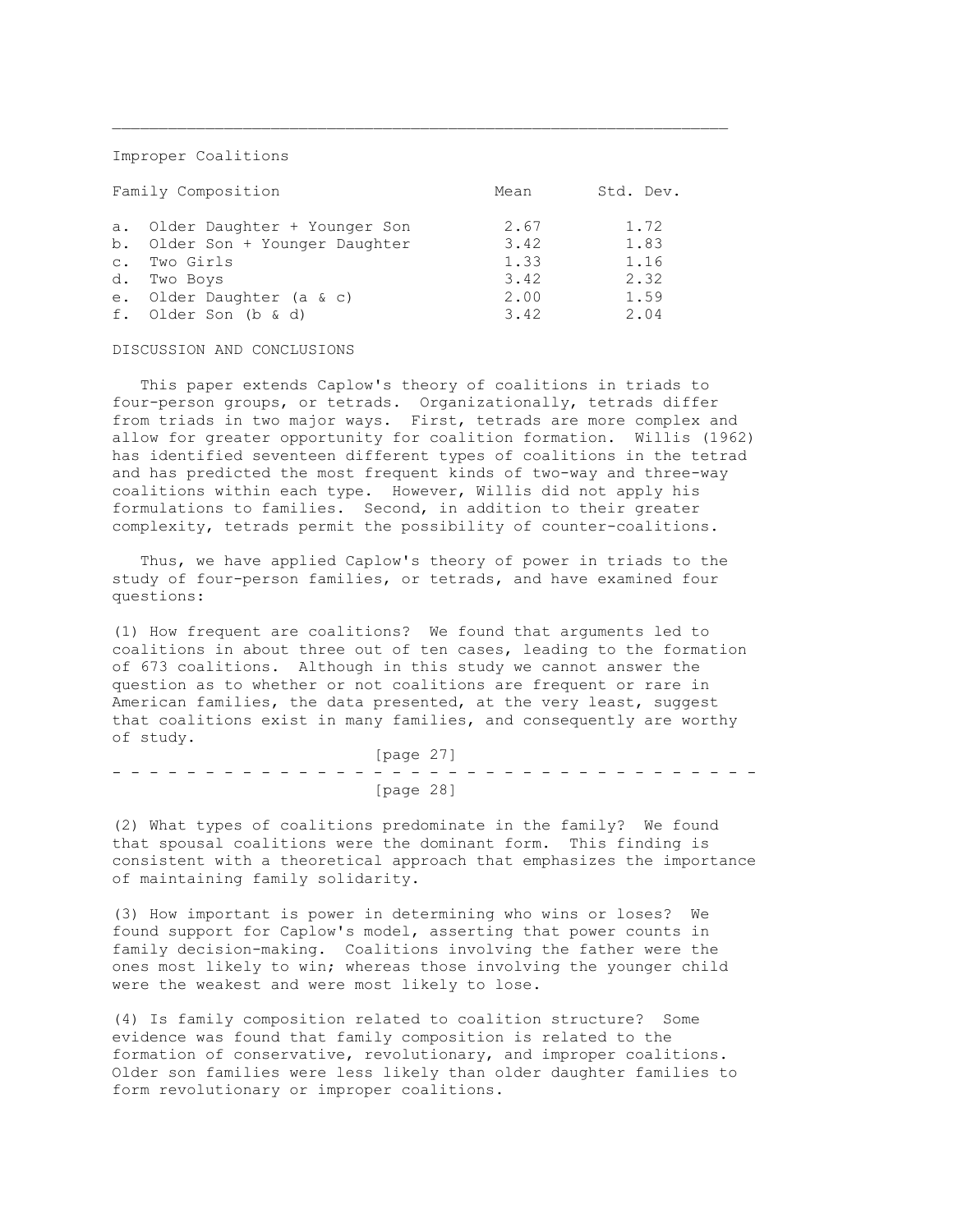## ENDNOTE

\* This is a revised version of a paper presented at the Asian-Pacific Regional Conference of Psychology, International Union of Psychological Science, Guangzhou, China, 1995. Grusky and Bonacich gratefully acknowledge the support of National Science Foundation grant SOC-78-07131 and National Institute of Mental Health grant MH-19127.

## REFERENCES

Bonacich, Phillip, Oscar Grusky, and Mark Peyrot. 1985. "Family Coalitions: A New Approach and Method." Social Psychology Quarterly 48:42-50.

Caplow, Theodore. 1968. Two Against One: Coalitions in the Triad. Englewood Cliffs, New Jersey: Prentice-Hall.

Coleman, James. 1991. Foundations of Social Theory. Cambridge, Massachusetts: Belknap Press.

Cook, Karen S. and Mary R. Gillmore. 1984. "Power, Dependence, and Coalitions." in Edward J. Lawler (ed.), Advances in Group Processes, Vol. 1, 27-58, Greenwich, Connecticut: Jai Press.

Cousins, Albert N. 1960. "The Failure of Solidarity" in Norman W. Bell and Ezra F. Vogel (eds.), The Family, 403-416, Glencoe, llinois: The Free Press.

Gamson, William A. 1961a. "A Theory of Coalition Formation." American Sociological Review, 26:373-382.

 [page 28] - - - - - - - - - - - - - - - - - - - - - - - - - - - - - - - - - - - [page 29]

------. 1962b."An Experimental Test of a Theory of Coalition Formation." American Sociological Review 26:565-573.

Grusky, Oscar, Phillip Bonacich, and Mark Peyrot. 1988. "Group Structure and Interpersonal Conflict in the Family." in Edward J. Lawler and Barry Markovsky (eds.), Advances in Group Processes, Vol. 5, 29-51, Greenwich, Connecticut: Jai Press.

McGinnis, Michael. 1991. "Richardson, Rationality and Restrictive Models of Arms Races." Journal of Conflict Resolution, 35:443-73. Rappoport, Anatol. 1957. Fights, Games, and Debates. Ann Arbor, Michigan: University of Michigan Press.

Schelling, Thomas C. 1960. The Strategy of Conflict. London: Oxford University Press.

Willis, Richard H. 1962. "Coalitions in the Tetrad." Sociometry 25:358-76.

AUTHOR BIOGRAPHIES